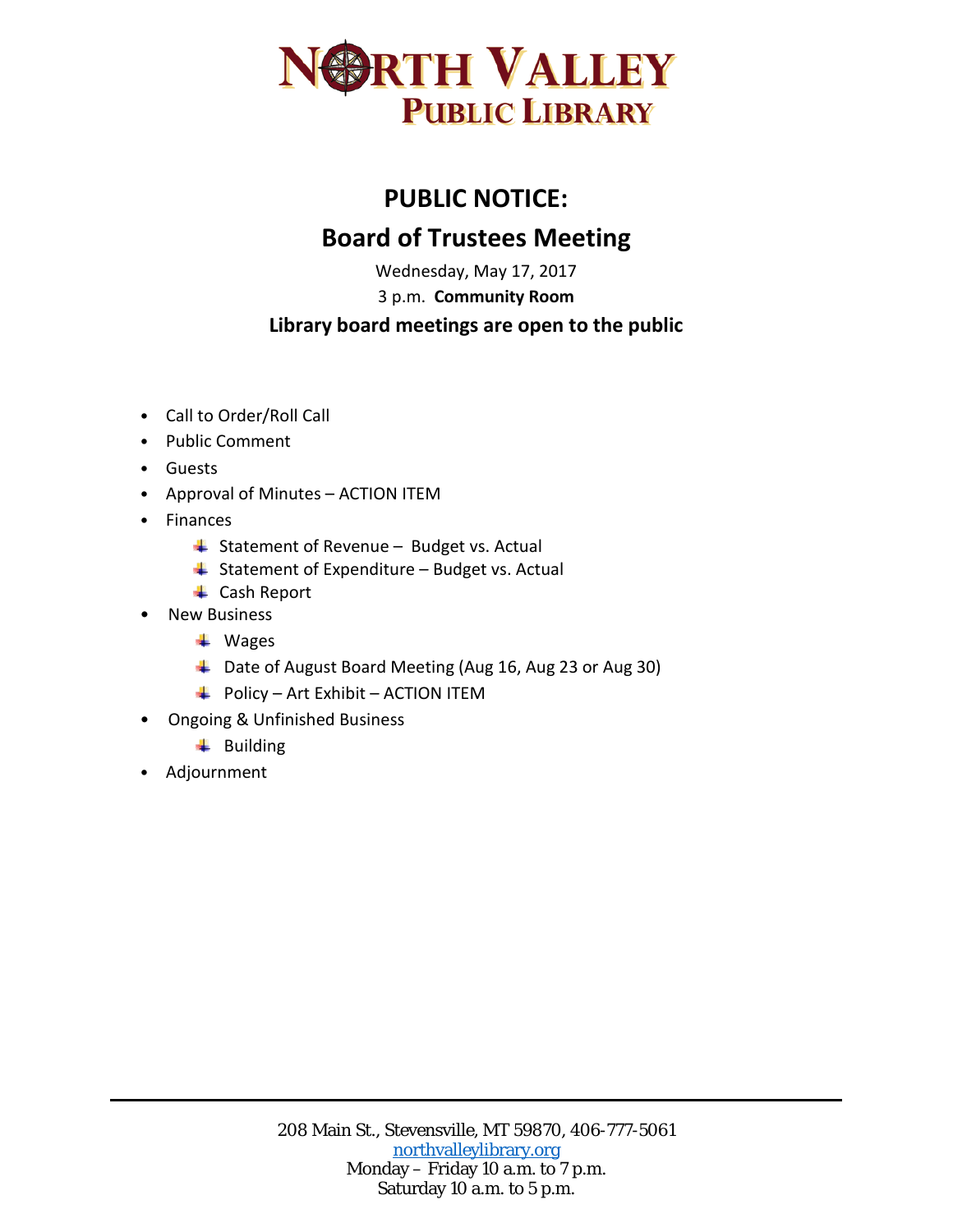North Valley Public Library Board of Trustees Meeting Wednesday, May 17, 2017 3:00 p.m. in the NVPL Community Room

Attending: Victoria Howell, Board chairperson Kim Tiplady, Board Member Dianne Snedigar, Board Member

Denise Ard, Library Director Caitlin Dunn, Board Member Leon Theroux, Guest

Victoria called the meeting to order at 2.59 p.m. Ben is absent and Dianne will be late. There was no public comment.

Caitlin moved to approve last month's minutes, Kim seconded. The minutes passed unanimously.

Finances: Denise reported that only 67% of the levy money has come in. American Legion offered to donate to the library. The library requested a new label printer, receipt printer, and a scanner for Annika. Denise asked them to donate the money to the library in July, for the next fiscal year. The request will go to their board for approval. The liability/property insurance premium billing will go out 7/1/17 and is due 8/15/17, which is in the next fiscal year so will not need to be paid until then. Telecommunications will still be overspent. There is plenty left in this year's budget to cover all necessary expenditures.

The library still has to pay for Montana Library2Go and the Shared Catalog this fiscal year. There was less money spent on travel this fiscal year. NVPL will be underspent on courier. The budget will be underspent on One Call because more people are opting out of getting phone calls for holds and over dues. Kim moved to approve the finances, Caitlin seconded. The motion carried unanimously.

Dianne arrived at the meeting at 3:10 p.m.

New Business: Pam left the meeting while the board discussed employee wages. Dianne motioned to approve the new wage rate listed below starting July 2017. Kim seconded. The motion carried. Dianne motioned to approve the suggested raises, Kim seconded. The motion passed unanimously.

| <b>Job Title</b>                   | <b>Current Wage Range</b> | <b>Suggested Wage Range</b> |
|------------------------------------|---------------------------|-----------------------------|
| Library Substitute                 | \$8.25-\$8.99             | \$9.00-\$11.00              |
| Library Assistant                  | \$10.00-\$11.99           | \$10.00-\$13.00             |
| Library Specialist: Volunteer      |                           |                             |
| & Adult Program Coordinator        | \$12.00-\$17.00           | \$12.00-\$18.00             |
| Library Specialist: Youth          |                           |                             |
| Services Program Coordinator       | \$12.00-\$17.00           | \$12.00-\$18.00             |
| Library Specialist: Administrative | \$14.00-\$19.00           | \$14.00-\$19.00             |

New Business: The August Trustee meeting moved to August 23 so Denise will have numbers from County and State to prepare a final budget for Board approval. Dianne motioned to accept the